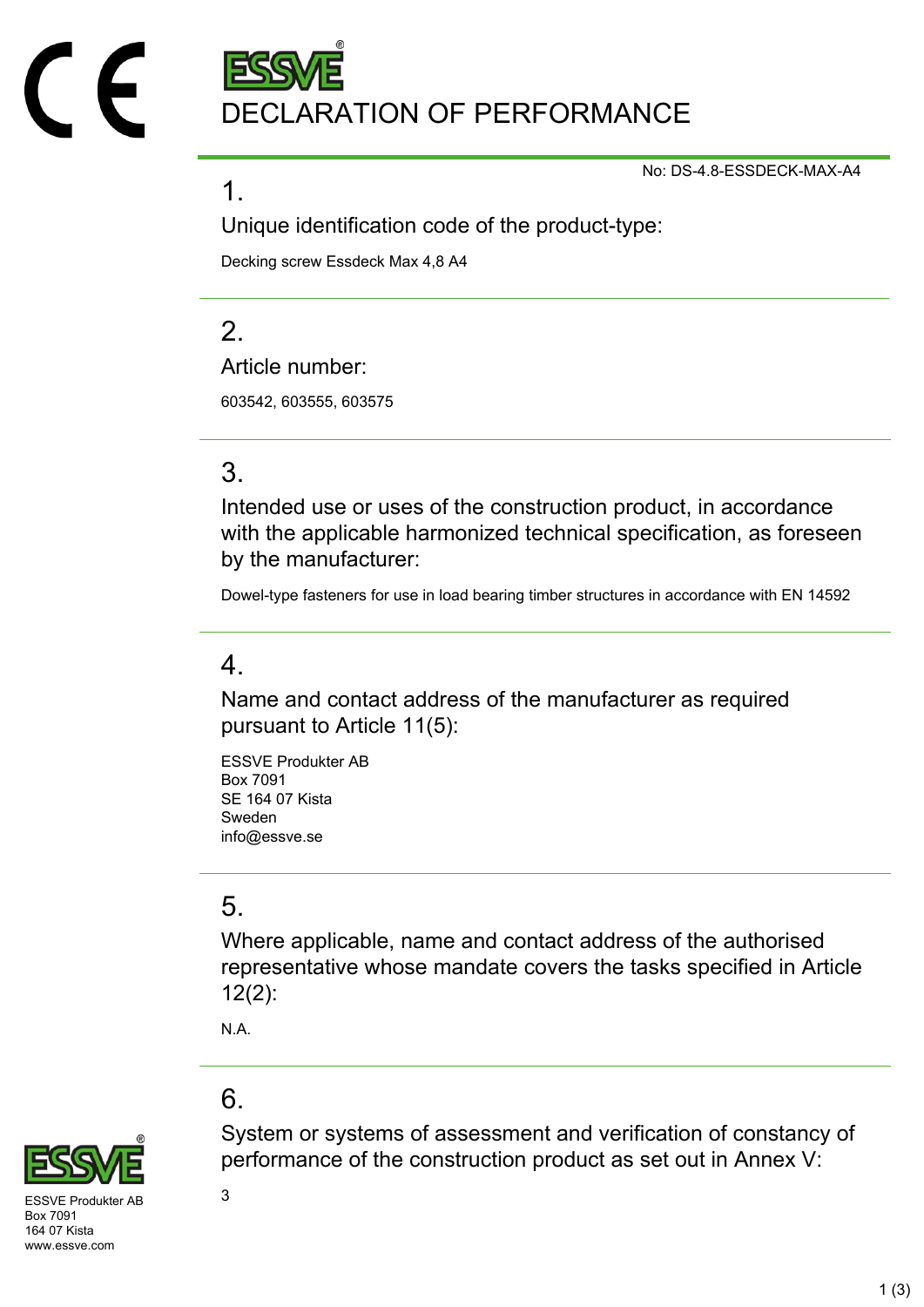

No: DS-4.8-ESSDECK-MAX-A4

## 7.

In case of the declaration of performance concerning a construction product covered by a harmonised standard:

1015 performed: Initial Type Testing (ITT) under system:3 and issued:Test report

### 8.

In case of the declaration of performance concerning a construction product for which a European Technical Assessment has been issued:

N.A. issued: in the basis of: performed: under system: and issued:

## 9.

Declared performance:

| <b>Essential characteristics</b>                                              | Performance                            | Harmonised technical specification |
|-------------------------------------------------------------------------------|----------------------------------------|------------------------------------|
| $M_{v k}$ [Nmm]                                                               | 3200                                   | EN 14592:2008+A1:2012              |
| $f_{\text{ax k}}$ [N/mm <sup>2</sup> ] for $\rho_k$ = 350 kg/m <sup>3</sup>   | 14.1                                   | EN 14592:2008+A1:2012              |
| $f_{\text{head},k}$ [N/mm <sup>2</sup> ] for $\rho_k$ = 350 kg/m <sup>3</sup> | 26.3                                   | EN 14592:2008+A1:2012              |
| $f_{tens,k}$ [kN]                                                             | 4.2                                    | EN 14592:2008+A1:2012              |
| $f_{\text{tor }k}$ [Nm] / $R_{\text{tor }k}$ [Nm] $\geq 1.5$                  | 1,5 ( $\rho$ = 450 kg/m <sup>3</sup> ) | EN 14592:2008+A1:2012              |
| Durability (i.e. corrosion protection)                                        | Service class 3 acc. to EN 1995-1-1    | EN 14592:2008+A1:2012              |
| $d_1$ [mm]                                                                    | 4.8                                    | EN 14592:2008+A1:2012              |



Box 7091 164 07 Kista www.essve.com